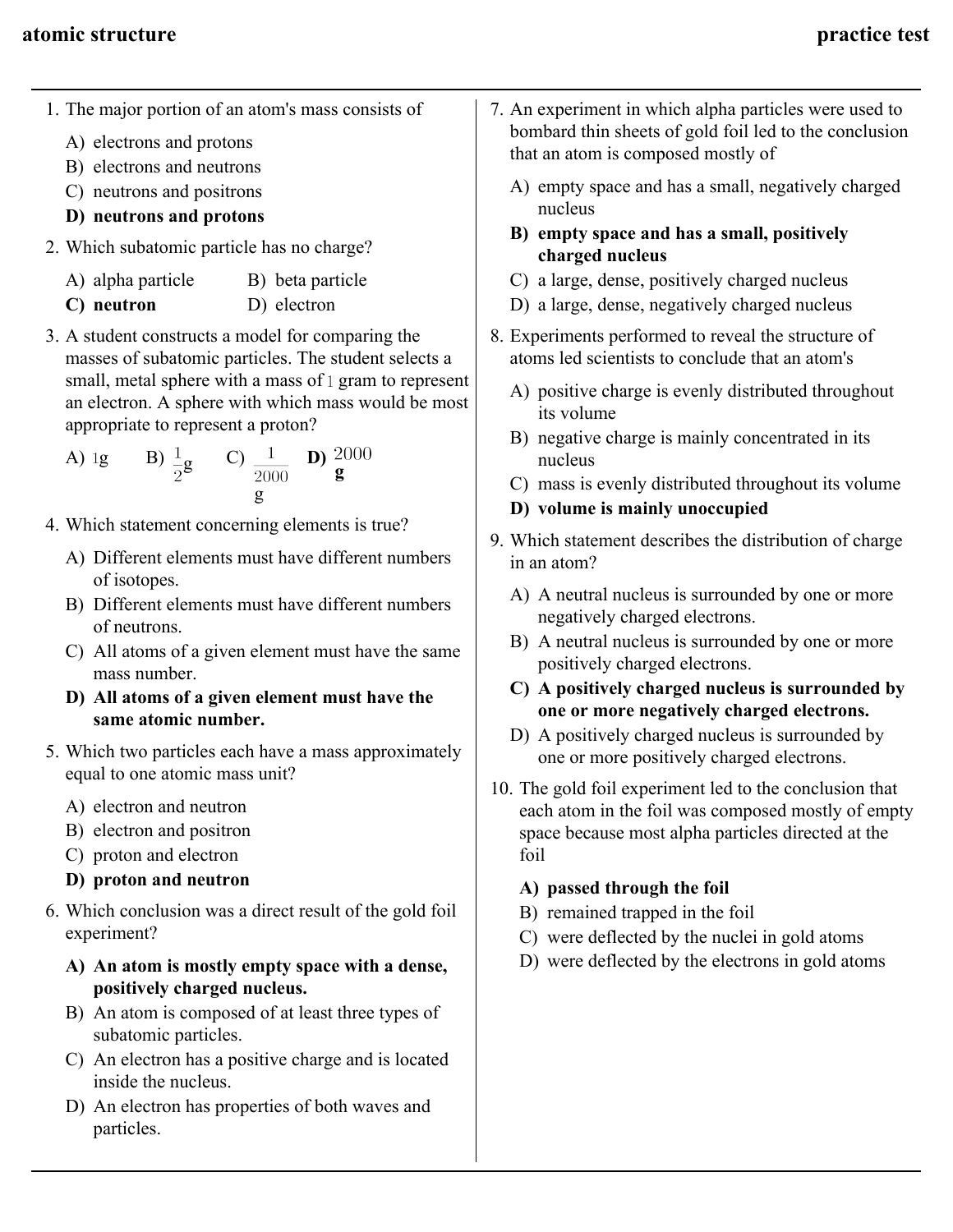11. Which statement about one atom of an element identifies the element?

### **A) The atom has 1 proton.**

- B) The atom has 2 neutrons.
- C) The sum of the number of protons and neutrons in the atom is 3.
- D) The difference between the number of neutrons and protons in the atom is 1.
- 12. Compared to a proton, an electron has
	- A) a greater quantity of charge and the same sign
	- B) a greater quantity of charge and the opposite sign
	- C) the same quantity of charge and the same sign
	- **D) the same quantity of charge and the opposite sign**
- 13. Every chlorine atom has
	- A) 7 electrons
	- B) 17 neutrons
	- C) a mass number of 35
	- **D) an atomic number of 17**
- 14. What can be determined if only the atomic number of an atom is known?
	- A) the total number of neutrons in the atom, only
	- B) the total number of protons in the atom, only
	- C) the total number of protons and the total number of neutrons in the atom
	- **D) the total number of protons and the total number of electrons in the atom**
- 15. Which of the following atoms has the greatest nuclear charge?

**A)**  $^{14}_{7}N$  **B)**  $^{12}_{6}C$  **C)**  $^{2}_{1}H$  **D)**  $^{4}_{2}He$ 

- 16. What is the total number of neutrons in the nucleus of a neutral atom that has 19 electrons and a mass number of 39?
	- A) 19 **B) 20** C) 39 D) 58
- 17. The weighted average of the atomic masses of the naturally occurring isotopes of an element is the

# **A) atomic mass of the element**

- B) atomic number of the element
- C) mass number of each isotope
- D) formula mass of each isotope
- 18. What is the mass number of an atom that consists of 20 protons, 20 neutrons, and 18 electrons?
	- A) 18 B) 20 C) 38 **D) 40**
- 19. An atom that contains 8 protons, 8 electrons, and 9 neutrons has
	- A) an atomic number of 9
	- B) an atomic number of 16
	- **C) a mass number of 17**
	- D) a mass number of 25
- 20. Compared to an atom of C-12, an atom of C-14 has a greater
	- A) number of electrons
	- B) number of protons
	- C) atomic number
	- **D) mass number**
- 21. Atoms of different isotopes of the same element differ in their total number of
	- A) electrons **B) neutrons**
	- C) protons D) valence electrons
- 22. Which particle has two neutrons?

A)  $_{0}^{1}n$  B)  $_{1}^{1}H$  C)  $_{1}^{2}H$  **D)**  $_{2}^{4}He$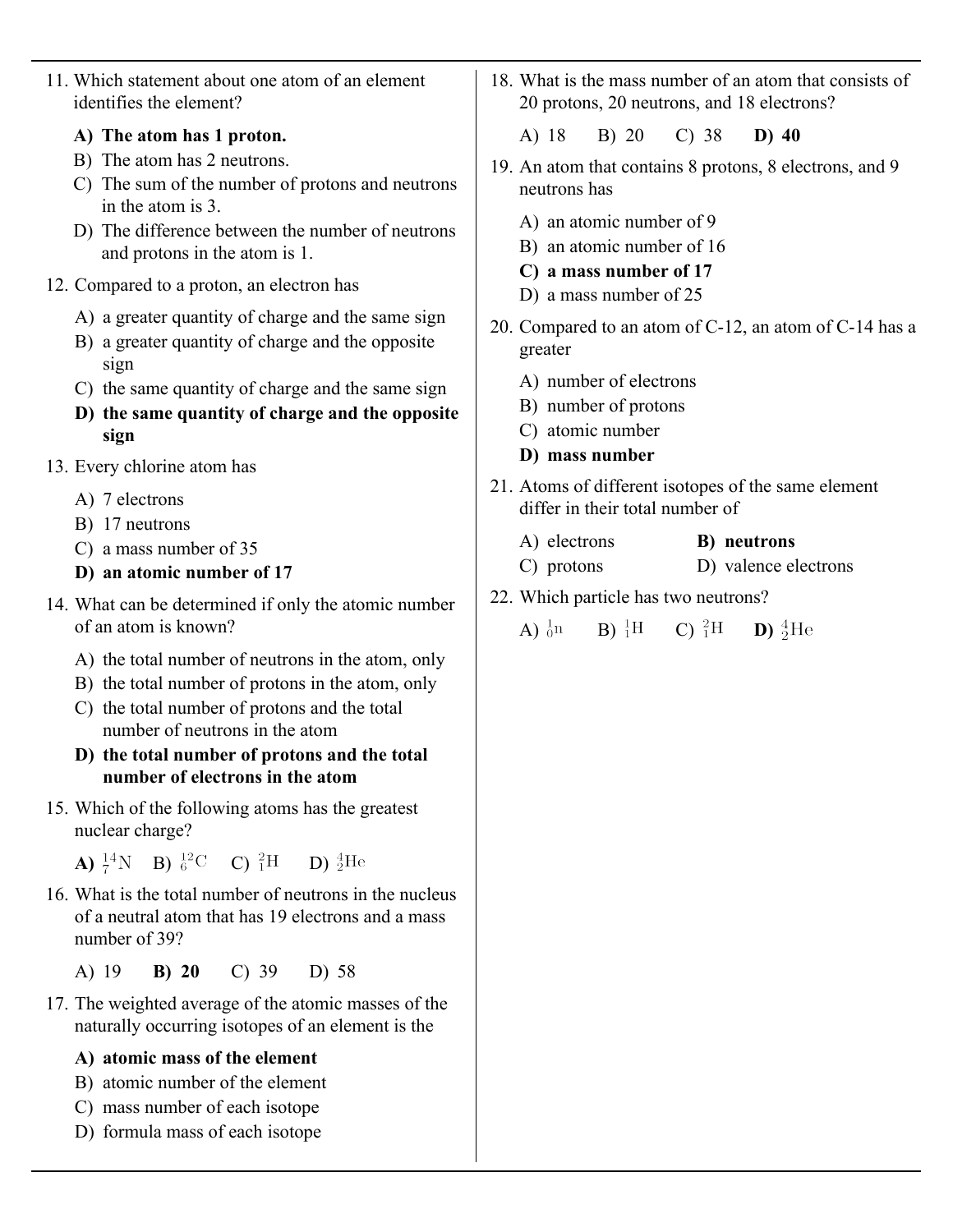23. The table below shows the number of subatomic particles in atom *X* and in atom *Z*.

| <b>SUDAMING FAILIGES III IWO ALUILIS</b> |                             |                              |                                      |  |
|------------------------------------------|-----------------------------|------------------------------|--------------------------------------|--|
| Atom                                     | Number of<br><b>Protons</b> | Number of<br><b>Neutrons</b> | <b>Number of</b><br><b>Electrons</b> |  |
|                                          |                             |                              |                                      |  |
|                                          |                             |                              |                                      |  |

Cubatamia Dertiales in Ture Atama

Atom *X* and atom *Z* are isotopes of the element

A) aluminum **B) carbon** C) magnesium D) nitrogen

24. The table below gives information about the nucleus of each of four atoms.

#### **Nuclei of Four Atoms**

| Atom | Number of<br><b>Protons</b> | Number of<br><b>Neutrons</b> |  |
|------|-----------------------------|------------------------------|--|
|      |                             |                              |  |
|      |                             |                              |  |
| E    |                             |                              |  |
|      |                             |                              |  |

How many different elements are represented by the nuclei in the table?

A) 1 **B) 2** C) 3 D) 4

- 25. What is the structure of a krypton-85 atom?
	- A) 49 electrons, 49 protons, and 85 neutrons
	- B) 49 electrons, 49 protons, and 49 neutrons
	- C) 36 electrons, 36 protons, and 85 neutrons

# **D) 36 electrons, 36 protons, and 49 neutrons**

26. Which correctly represents an atom of neon containing 11 neutrons?

| A) $^{11}$ <sub>10</sub> Ne | B) $^{20}$ <sub>11</sub> Ne |
|-----------------------------|-----------------------------|
| C) $^{21}$ 10 Ne            | D) $^{21}$ <sub>11</sub> Ne |

- 27. An atom of carbon-14 contains
	- A) 8 protons, 6 neutrons, and 6 electrons
	- B) 6 protons, 6 neutrons, and 8 electrons
	- C) 6 protons, 8 neutrons, and 8 electrons
	- **D) 6 protons, 8 neutrons, and 6 electrons**
- 28. What is the total number of neutrons in an atom of  $^{39}_{19}$ K?

# A) 19 **B) 20** C) 39 D) 58

- 29. Which pair must represent atoms of the same element?
	- **A)**  ${}_{6}^{14}X$  and  ${}_{7}^{14}X$ <br> **B)**  ${}_{6}^{12}X$  and  ${}_{6}^{13}X$ <br> **C)**  ${}_{1}^{2}X$  and  ${}_{2}^{4}X$ <br> **D)**  ${}_{6}^{13}X$  and  ${}_{7}^{14}X$ C)  ${}^{2}_{1}X$  and  ${}^{4}_{2}X$
- 30. Which two nuclides are isotopes of the same element?
	- **A)**  ${}^{20}_{11}$ Na and  ${}^{20}_{10}$ Ne **B)**  ${}^{39}_{19}$ K and  ${}^{40}_{20}$ Ca **C)**  ${}^{39}_{19}$ K and  ${}^{42}_{19}$ K **D)**  ${}^{14}_{6}$ C and  ${}^{14}_{7}$ N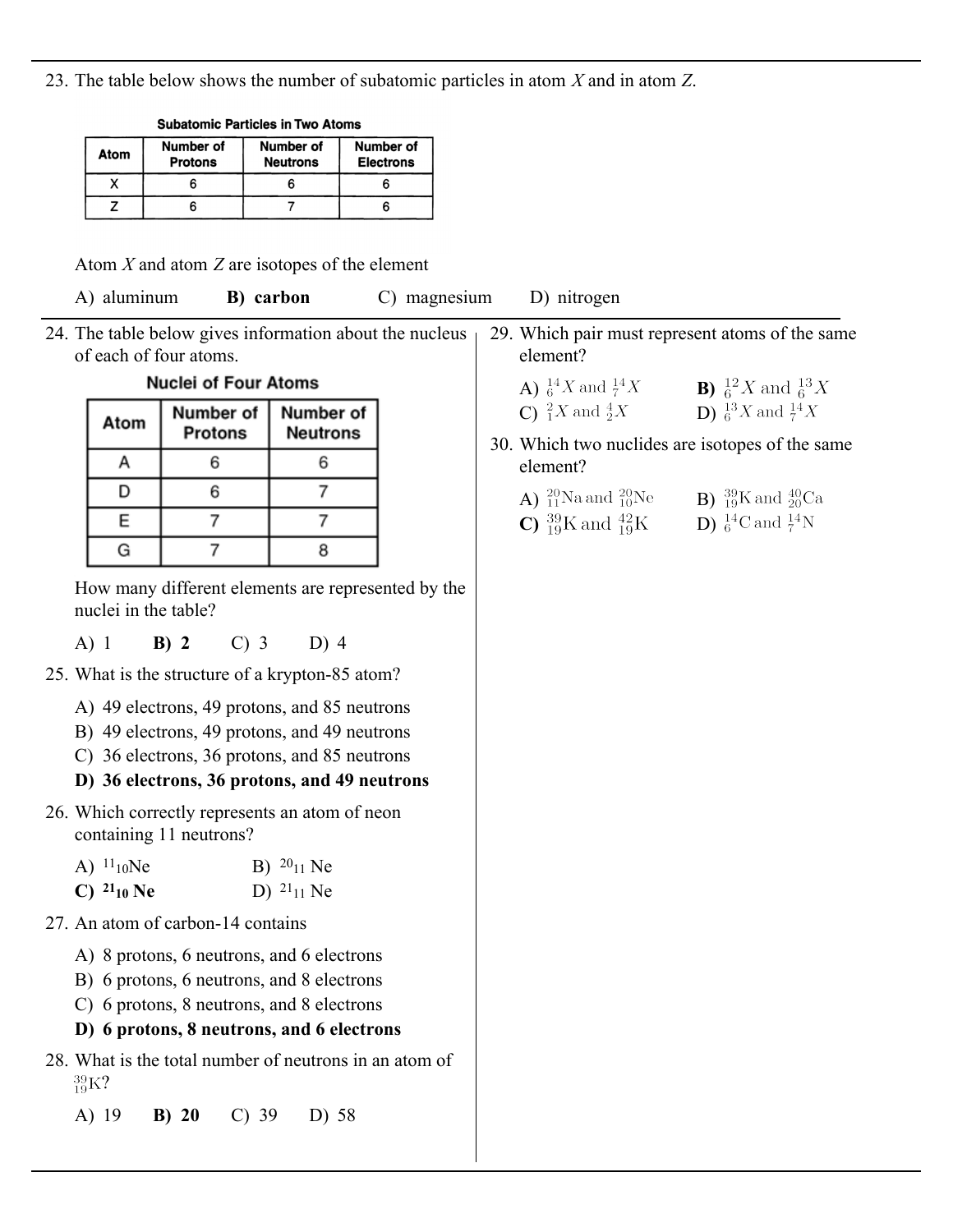31. The table below gives the atomic mass and the abundance of the two naturally occurring isotopes of chlorine.

|                 | <b>AtomicMassof</b> | Natural   |  |
|-----------------|---------------------|-----------|--|
| <b>Isotopes</b> | theIsotopes         | Abundance |  |
|                 | (u)                 | (9)       |  |
| 35C1            | 34.97               | 75.76     |  |
| 37C1            | 36.97               | 24.24     |  |

#### **Naturally Occuring Isotopes of Chlorine**

Which numerical setup can be used to calculate the atomic mass of the element chlorine?

| A) $(34.97 \text{ u})(75.76) + (36.97 \text{ u})(24.24)$   | B) $(34.97 \text{ u})(0.2424) + (36.97 \text{ u})(0.7576)$ |
|------------------------------------------------------------|------------------------------------------------------------|
| C) $(34.97 \text{ u})(0.7576) + (36.97 \text{ u})(0.2424)$ | D) $(34.97 \text{ u})(24.24) + (36.97 \text{ u})(75.76)$   |

32. The table below shows the atomic mass and natural abundance of the two naturally occurring isotopes of lithium.

| <b>Isotope</b> | <b>Atomic Mass</b><br>(u) | <b>Natural Abundance</b><br>(%) |  |
|----------------|---------------------------|---------------------------------|--|
| $Li-6$         | 6.015                     | 7.6                             |  |
| l i-7          | 7.016                     | 92.4                            |  |

**Naturally Occurring Isotopes of Lithium** 

Which numerical setup can be used to determine the atomic mass of naturally occurring lithium?

A)  $(7.6)(6.015 \text{ u}) + (92.4)(7.016 \text{ u})$ <br>
B)  $(0.076)(6.015 \text{ u}) + (0.924)(7.016 \text{ u})$ <br>
D)  $\frac{(0.076)(6.015 \text{ u}) + (0.924)(7.016 \text{ u})}{2}$ C)  $\frac{(7.6)(6.015 \ u)+(92.4)(7.016 \ u)}{2}$ 

| 33. Hydrogen has three isotopes with mass numbers of<br>1, 2, and 3 and has an average atomic mass of<br>1.00794 amu. This information indicates that<br>A) equal numbers of each isotope are present<br>B) more isotopes have an atomic mass of 2 or 3<br>than of $1$<br>C) more isotopes have an atomic mass of 1 than<br>of $2$ or $3$<br>D) isotopes have only an atomic mass of 1 |                                   | 35. The atomic mass of an element is the weighted<br>average of the<br>A) number of protons in the isotopes of that<br>element<br>B) number of neutrons in the isotopes of that<br>element<br>C) atomic numbers of the naturally occurring<br>isotopes of that element<br>D) atomic masses of the naturally occurring |                                                   |
|----------------------------------------------------------------------------------------------------------------------------------------------------------------------------------------------------------------------------------------------------------------------------------------------------------------------------------------------------------------------------------------|-----------------------------------|-----------------------------------------------------------------------------------------------------------------------------------------------------------------------------------------------------------------------------------------------------------------------------------------------------------------------|---------------------------------------------------|
| 34. Which value of an element is calculated using both<br>the mass and the relative abundance of each of the<br>naturally occurring isotopes of this element?                                                                                                                                                                                                                          |                                   | isotopes of that element<br>probable location of                                                                                                                                                                                                                                                                      | 36. An orbital is defined as a region of the most |
| A) atomic number<br>C) half-life                                                                                                                                                                                                                                                                                                                                                       | B) atomic mass<br>D) molar volume | A) an electron<br>$C$ ) a nucleus                                                                                                                                                                                                                                                                                     | B) a neutron<br>$D)$ a proton                     |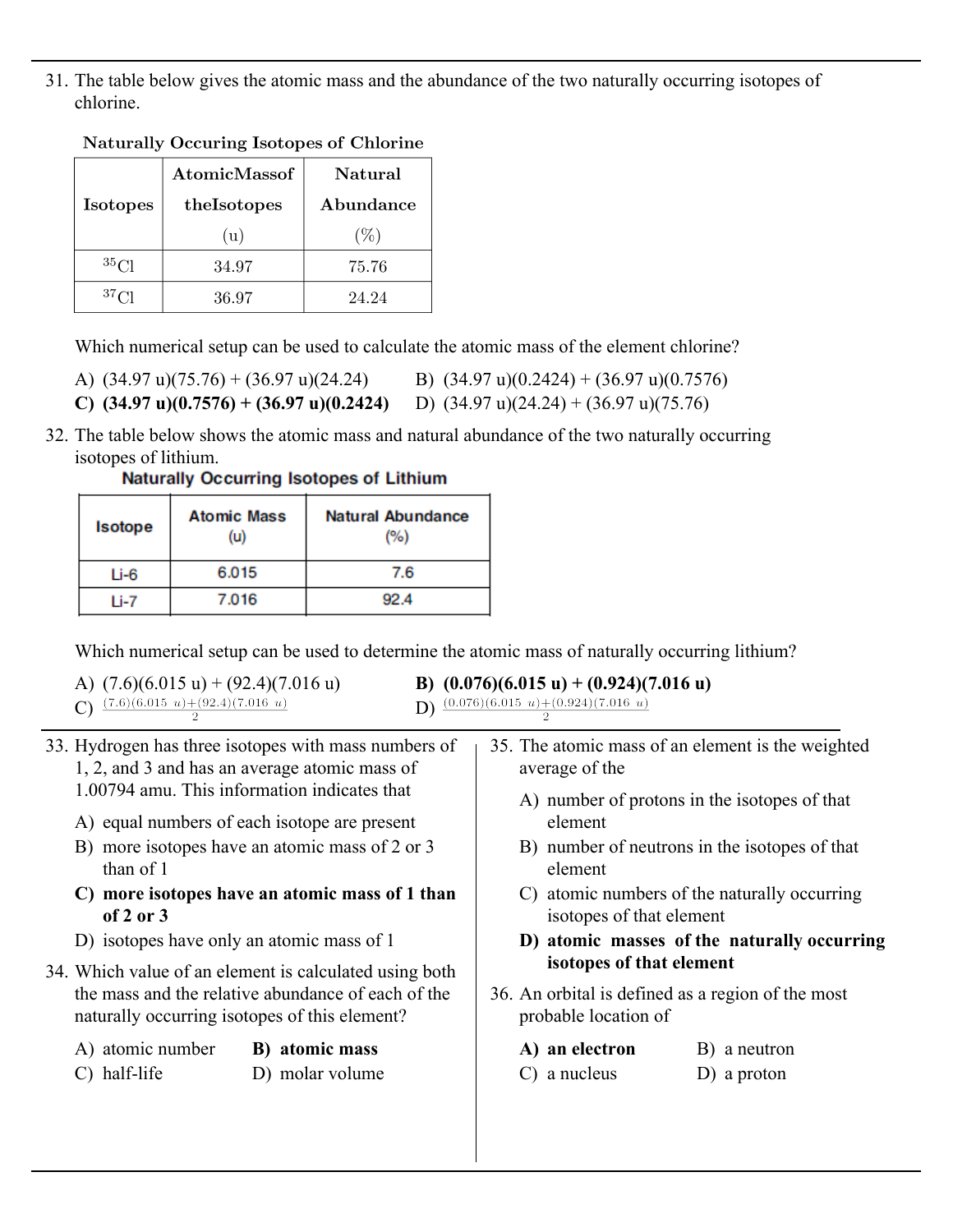37. Given the table below that shows student's examples of proposed models of the atom:

| Model   | <b>Location of Protons</b>    | <b>Location of Electrons</b>      |
|---------|-------------------------------|-----------------------------------|
| А       | in the nucleus                | specific shells                   |
| B       | in the nucleus                | regions of most probable location |
| $\rm C$ | dispersed throughout the atom | specific shells                   |
| D       | dispersed throughout the atom | regions of most probable location |

#### Proposed Models of the Atom

Which model correctly describes the locations of protons and electrons in the wave-mechanical model of the atom?

| A) $A$ | $B)$ $B$ | $C$ ) $C$ | $D)$ $D$ |
|--------|----------|-----------|----------|
|--------|----------|-----------|----------|

38. What is the total number of sublevels in the third principal energy level?

A) 1 B) 2 **C) 3** D) 4

- 39. According to the wave-mechanical model, an orbital is defined as the
	- A) circular path for electrons
	- B) circular path for neutrons
	- **C) most probable location of electrons**
	- D) most probable location of neutrons
- 40. The region that is the most probable location of an electron in an atom is
	- A) the nucleus **B) an orbital**
	- C) the excited state D) an ion
- 41. Which of these phrases best describes an atom?
	- A) a positive nucleus surrounded by a hard negative shell
	- **B) a positive nucleus surrounded by a cloud of negative charges**
	- C) a hard sphere with positive particles uniformly embedded
	- D) a hard sphere with negative particles uniformly embedded
- 42. In the electron cloud model of the atom, an orbital is defined as the most probable
	- A) charge of an electron
	- B) conductivity of an electron
	- **C) location of an electron**
	- D) mass of an electron